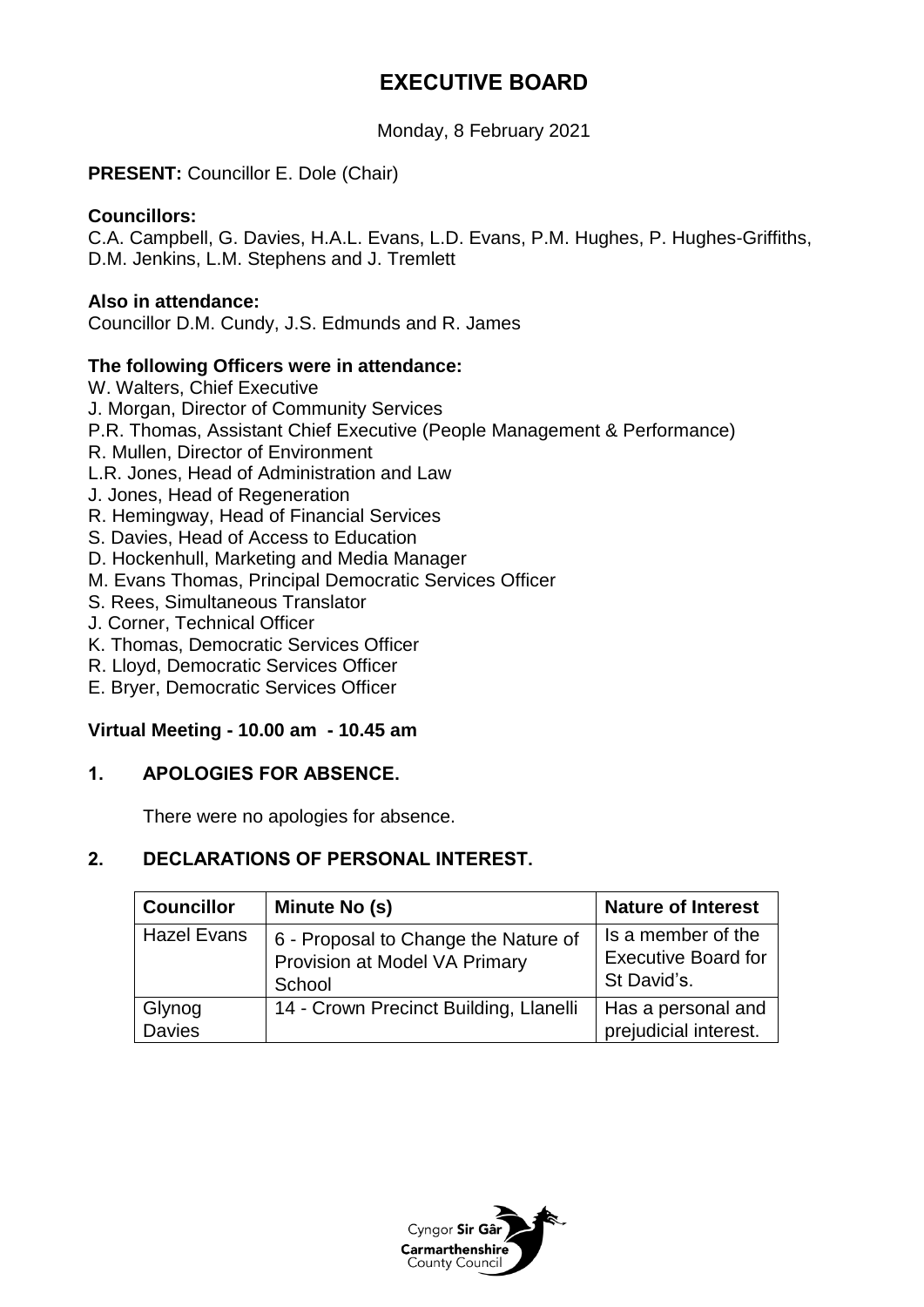### **3. TO SIGN AS A CORRECT RECORD THE MINUTES OF THE MEETING OF THE EXECUTIVE BOARD HELD ON THE:**

### **3.1. 18TH JANUARY, 2021**

**UNANIMOUSLY RESOLVED that the minutes of the meeting of the Executive Board held on the 18th January, 2021 be signed as a correct record.**

# **3.2. 25TH JANUARY, 2021**

**UNANIMOUSLY RESOLVED that the minutes of the meeting of the Executive Board held on the 25th January, 2021 be signed as a correct record.**

# **4. QUESTIONS ON NOTICE BY MEMBERS**

The Chair advised that no questions on notice had been submitted by members.

# **5. PUBLIC QUESTIONS ON NOTICE**

The Chair advised that no public questions had been received.

# **6. PROPOSAL TO CHANGE THE NATURE OF PROVISION AT MODEL V.A. PRIMARY SCHOOL**

[NOTE: Councillor H. Evans had earlier declared an interest in this item and left the meeting prior to the consideration and determination thereof.]

The Executive Board considered a report setting out its proposals that from the from 1st September 2022 the nature of Foundation Phase provision at Model VA Primary School would change to Welsh medium education.

The change would only affect pupils starting in the Foundation Phase at the school from September 2022 onward and that current pupils attending the school would be unaffected.

It was stated that the proposal supports Carmarthenshire's Welsh in Education Strategic Plan and national policies in moving the county's schools along the Welsh language continuum.

The Executive Board Member for Education & Children re-iterated that approval was being sought to initiate the formal consultation proposal only, which was in line with Welsh Government regulations. It was suggested that the Authority should write to the First Minister asking him to publicly clarify the regulation with regards to consultations. The Leader confirmed he would write to the First Minister accordingly.

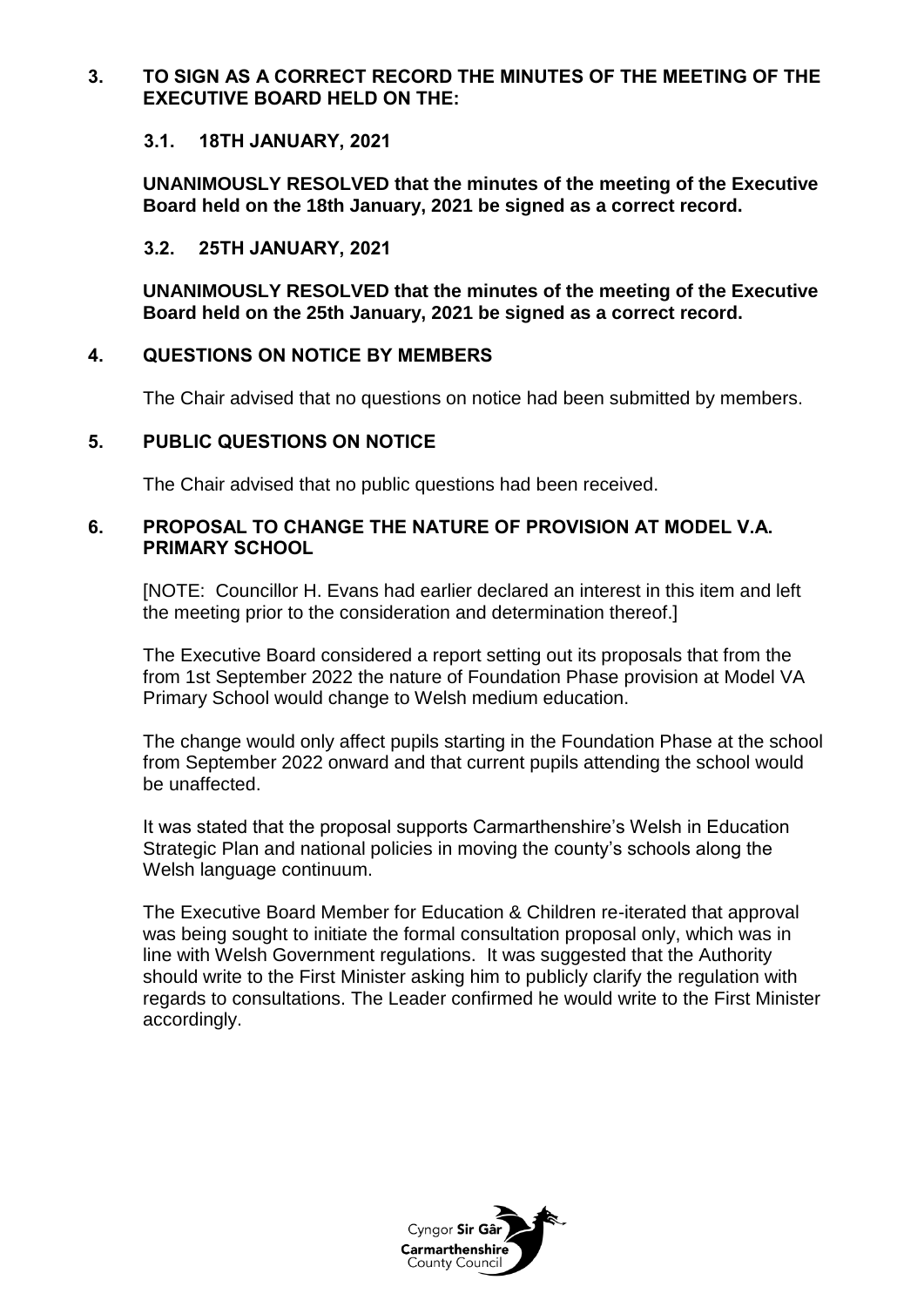## **UNANIMOUSLY RESOLVED to approve:**

- **6.1 The proposal as outlined within the report and in the consultation document;**
- **6.2 That officers initiate formal consultation on the proposal;**
- **6.3 That a report is submitted to the Executive Board at the end of the consultation period.**

# **7. PROPOSAL TO CHANGE THE NATURE OF PROVISION AT YSGOL Y FELIN**

The Executive Board considered a report setting out its proposals that from the from 1st September 2022 the nature of Foundation Phase provision at Ysgol Y Felin would change to Welsh medium education.

The change would only affect pupils starting in the Foundation Phase at the school from September 2022 onward and that current pupils attending the school would be unaffected.

It was stated that the proposal supports Carmarthenshire's Welsh in Education Strategic Plan and national policies in moving the county's schools along the Welsh language continuum.

# **UNANIMOUSLY RESOLVED to approve:**

- **7.1 The proposal as outlined within the report and in the consultation document;**
- **7.2 That officers initiate formal consultation on the proposal;**
- **7.3 That a report is submitted to the Executive Board at the end of the consultation period.**

# **8. STRATEGIC EQUALITY PLAN ANNUAL REPORT 2019/20**

The Chair advised the Executive Board that the report had been withdrawn.

#### **9. ANNUAL REPORT ON THE WELSH LANGUAGE 2019/20**

The Chair advised the Executive Board that the report had been withdrawn.

**10. ANY OTHER ITEMS OF BUSINESS THAT BY REASONS OF SPECIAL CIRCUMSTANCES THE CHAIR DECIDES SHOULD BE CONSIDERED AS A MATTER OF URGENCY PURSUANT TO SECTION 100B(4)(B) OF THE LOCAL GOVERNMENT ACT, 1972.**

The Chair advised that there were no items of urgent business.

#### **11. EXCLUSION OF THE PUBLIC**

**UNANIMOUSLY RESOLVED, pursuant to the Local Government Act 1972, as amended by the Local Government (Access to Information)(Variation) (Wales) Order 2007, that the public be excluded from the meeting during consideration of the following items as the reports contained exempt information as defined in paragraph 14 of Part 4 of Schedule 12A to the Act.**

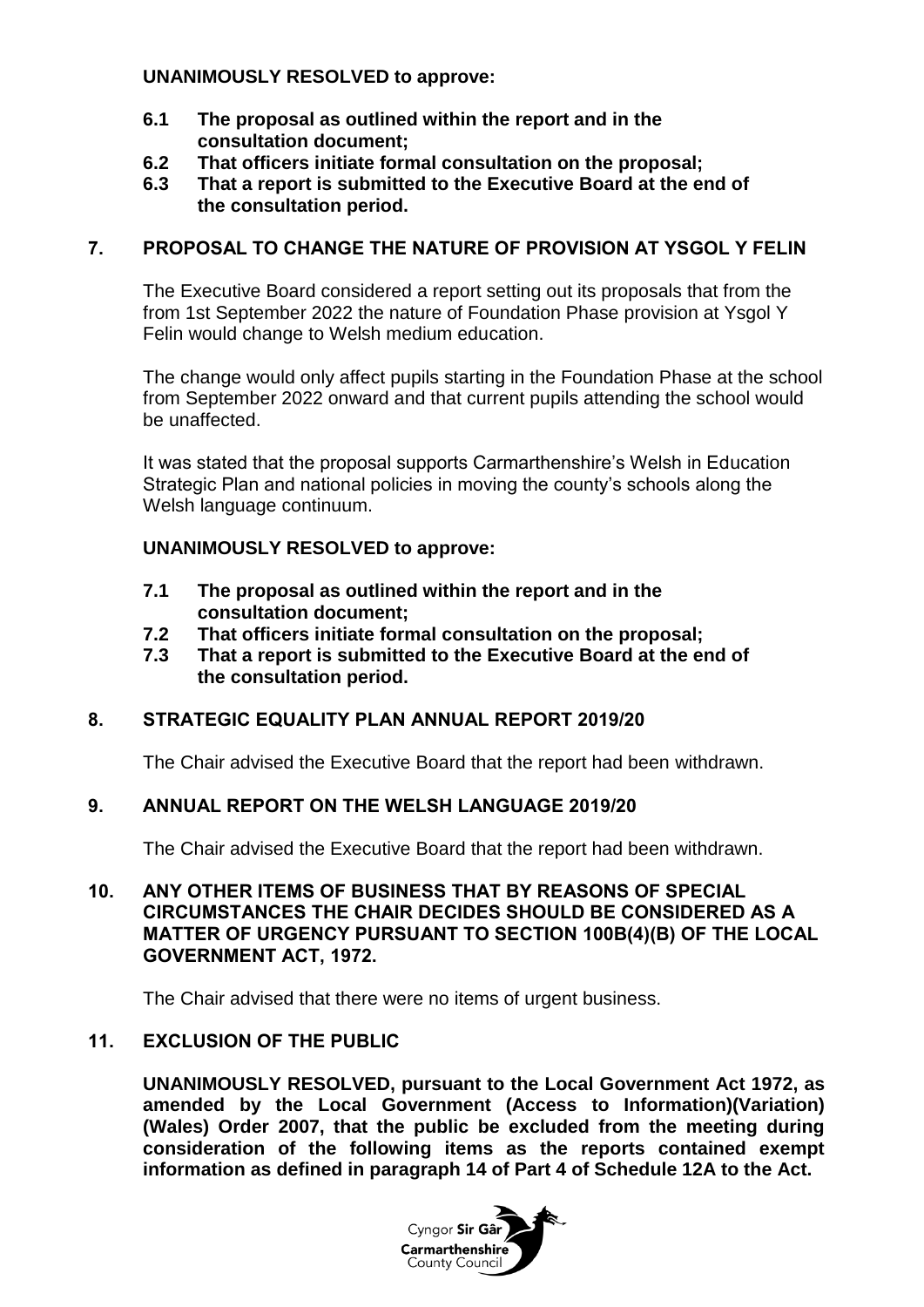# **12. LAND AT PENPRYS, LLANELLI**

**Following the application of the public interest test it was RESOLVED pursuant to the Act referred to in minute no. 11 above not to publicise the content of the report as it contained exempt information relating to the financial or business affairs of any particular person (including the Authority holding that information) (Paragraph 14 of Part 4 of Schedule 12A to the Act). The public interest test in respect of this report outweighed the public interest in disclosing the information contained therein as disclosure would put the authority at a material disadvantage in any subsequent negotiations with third parties and potentially harm the public purse.**

The Executive Board considered a report on proposals for the disposal of council owned land at Penprys, Llanelli.

**UNANIMOUSLY RESOLVED to approve that authority be delegated to the Head of Regeneration, in consultation with the Executive Board Member, to negotiate terms and enter into an option agreement with the adjoining landowner at Penprys, Llanelli.**

# **13. PLOT 4, TROSTRE RETAIL PARK, LLANELLI**

**Following the application of the public interest test it was RESOLVED pursuant to the Act referred to in minute no. 11 above not to publicise the content of the report as it contained exempt information relating to the financial or business affairs of any particular person (including the Authority holding that information) (Paragraph 14 of Part 4 of Schedule 12A to the Act). The public interest test in respect of this report outweighed the public interest in disclosing the information contained therein as disclosure would put the authority at a material disadvantage in any subsequent negotiations with third parties and potentially harm the public purse.**

The Executive Board considered a report on proposals for the disposal of council owned land at Plot 4, Trostre Retail Park, Llanelli.

#### **UNANIMOUSLY RESOLVED that the proposed disposal of land at Plot 4, Trostre Retail Park, Llanelli on the terms detailed in the report be approved.**

# **14. CROWN PRECINCT BUILDING, LLANELLI**

[NOTE: Councillor G. Davies had earlier declared an interest in this item and left the meeting prior to the consideration and determination thereof.]

**Following the application of the public interest test it was RESOLVED pursuant to the Act referred to in minute no. 11 above not to publicise the content of the report as it contained exempt information relating to the financial or business affairs of any particular person (including the Authority holding that information) (Paragraph 14 of Part 4 of Schedule 12A to the Act). The public interest test in respect of this report outweighed the public interest in disclosing the information contained therein as disclosure would put the authority at a material disadvantage in any subsequent negotiations with third parties and potentially harm the public purse.**